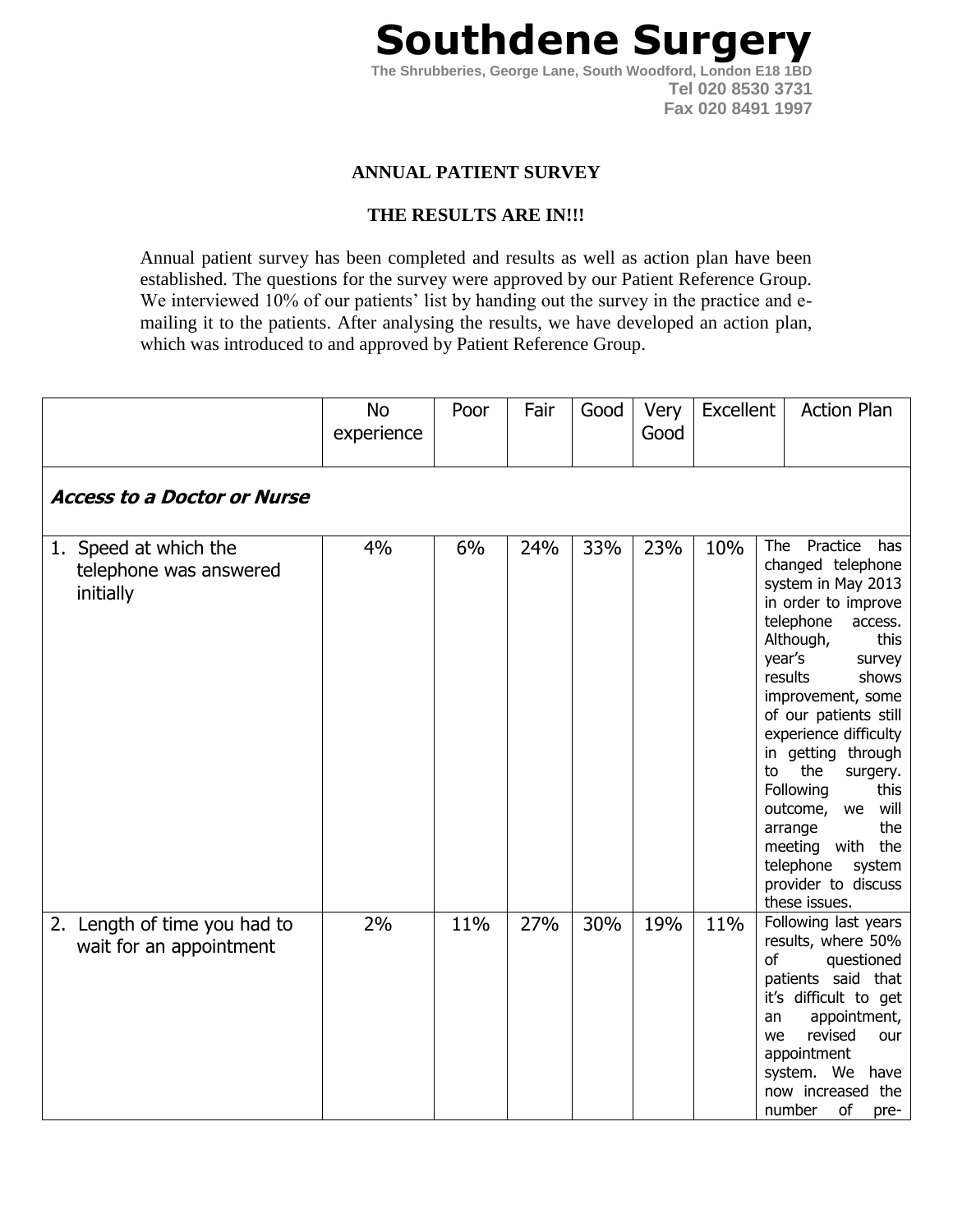|                                                       |    |    |     |     |     |     | bookable<br>appointments by 3<br>hours<br>and<br>the<br>increased<br>access for principal<br><b>GPs</b><br>by releasing<br>them from on-call<br>duty. This change<br>reflects<br>the<br>this<br>outcome<br>in<br>year's survey where<br>38% of questioned<br>patients said that<br>it's difficult to make<br>appointment.<br>an<br>We will continue to<br>review appointment<br>access to adapt to<br>patients' demands.                         |
|-------------------------------------------------------|----|----|-----|-----|-----|-----|--------------------------------------------------------------------------------------------------------------------------------------------------------------------------------------------------------------------------------------------------------------------------------------------------------------------------------------------------------------------------------------------------------------------------------------------------|
| 3. Convenience of day and<br>time of your appointment | 2% | 4% | 18% | 31% | 25% | 20% | The<br>Practice<br>continues<br>to<br>Extended<br>provide<br>Hours service<br>by<br>operating<br>late<br>surgery<br>every<br>Monday<br>and<br>providing<br>appointments every<br>second Saturday of<br>the month. We also<br>offer appointments<br>08.40am<br>from<br>This<br>day.<br>every<br>reflects the positive<br>this<br>outcome<br>for<br>question.<br>We<br>will<br>continue<br>with<br>the<br>same appointment<br>provision this year. |
| 4. Seeing the Doctor of your<br>choice                | 9% | 8% | 18% | 26% | 20% | 19% | Last year 47% of<br>questioned patients<br>said that it was<br>difficult to get an<br>appointment with<br>the doctor of their<br>choice. We carried<br>out the audit and<br>established that the<br>demand was to see<br>the principal GPs.<br>Therefore,<br>we<br>released<br>principal<br>GPs from on call<br>duty, and in doing<br>so increased<br>the<br>pre-bookable<br>appointments<br>for<br>principal GPs. Also,                         |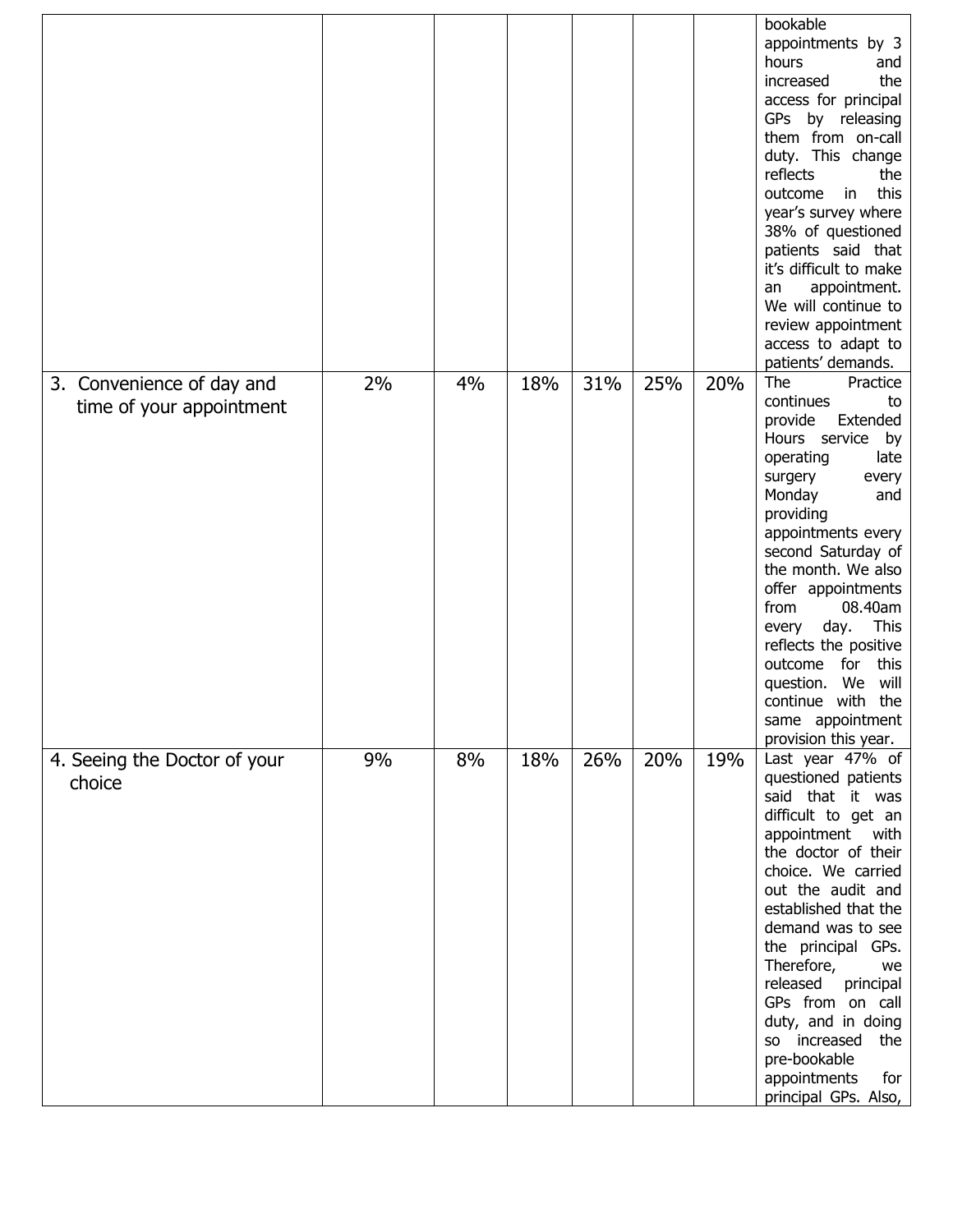|                                                                                   |       |    |     |     |     |     | each principal GP<br>increased<br>their<br>availability<br>by<br>an<br>hour per week. The<br>above<br>will<br>be<br>continued<br>next<br>year.                                                                                                                                                                                                                                                                                                                                                                                                                                    |
|-----------------------------------------------------------------------------------|-------|----|-----|-----|-----|-----|-----------------------------------------------------------------------------------------------------------------------------------------------------------------------------------------------------------------------------------------------------------------------------------------------------------------------------------------------------------------------------------------------------------------------------------------------------------------------------------------------------------------------------------------------------------------------------------|
| 5. Length of time waiting to<br>check in with Reception                           | $1\%$ | 3% | 18% | 32% | 28% | 18% | <b>This</b><br>outcome<br>is<br>positive. However,<br>the Practice might<br>consider purchasing<br>the self check-in<br>machine<br>in.<br>the<br>future.                                                                                                                                                                                                                                                                                                                                                                                                                          |
| 6. Length of time waiting<br>to see the Doctor or<br>Nurse without<br>explanation | 17%   | 9% | 21% | 26% | 16% | 11% | All<br>doctors<br>and<br>endeavour<br>nurses<br>to see patients on<br>time and in cases<br>where the patient<br>has to wait, the<br>explanation should<br>be given. Although<br>the<br>majority<br>of<br>patients said that<br>they were given the<br>explanation, we will<br>try to establish a<br>system<br>of<br>new<br>informing<br>patients<br>about<br>waiting<br>times.                                                                                                                                                                                                    |
| 7. Satisfaction of walk-in<br>clinic service                                      | 29%   | 6% | 9%  | 23% | 15% | 18% | Two years ago the<br>Practice had the<br>highest rate of A&E<br>attendances<br>compared to the<br>rest of our peers.<br>The challenge for<br>the Practice was to<br>reduce<br>A&E<br>attendances.<br>We<br>had reviewed our<br>access, patients' list<br>size (which did not<br>increase in the past<br>few years), human<br>and<br>financial<br>and<br>resources,<br>came up with the<br>idea to operate a<br>walk-in<br>clinic,<br>where<br>all<br>emergencies would<br>be<br>We<br>seen.<br>listened<br>the<br>to<br>feedback<br>patients'<br>and<br>made<br>adjustments where |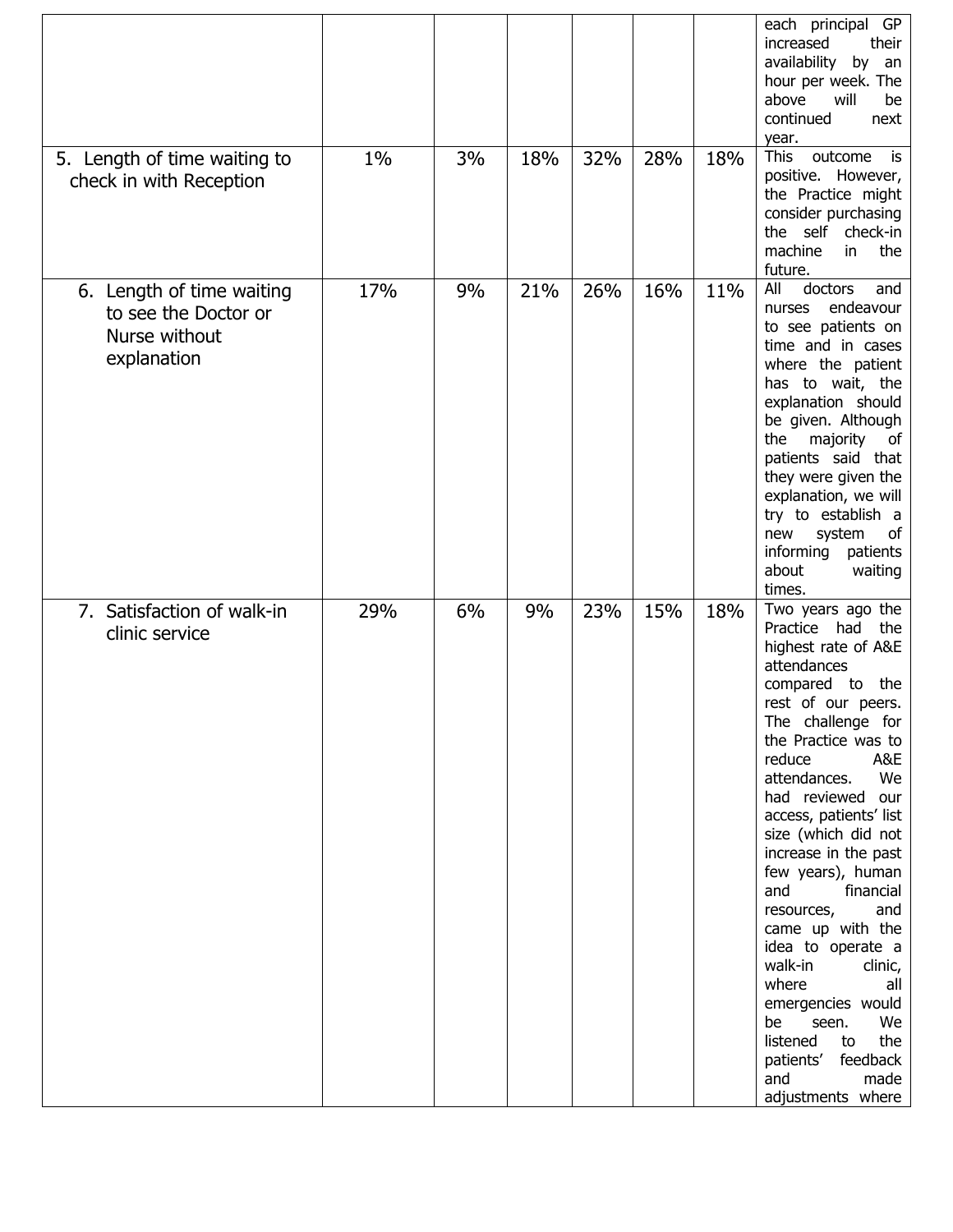|                                                            |     |    |     |     |     |     | possible, i.e. seeing<br>children<br>as<br>a<br>priority. The issue<br>of waiting time is<br>identified by the<br>Practice.<br>Walk-in<br>clinic<br>is<br>for<br>emergencies<br>and<br>each<br>emergency<br>differs in the time it<br>takes to deal with.<br>Patient's care and<br>safety is the priority<br>and<br>cannot<br>be<br>compromised.<br>The<br>latter<br>has<br>the<br>the<br>impact<br>on<br>waiting times. Also,<br>the<br>issue<br>of<br>receptionists asking<br>for the reason of<br>attending walk-in<br>clinic was raised.<br>The<br>receptionist<br>has to ask the<br>reason in order to<br>prioritise<br>the<br>emergencies, i.e. if<br>a patient suffers<br>from a chest pain,<br>he/ she needs to be<br>seen as soon as<br>possible.<br>Without<br>this information, we<br>would<br>endanger<br>patients.<br>our<br>However,<br>we will<br>further<br>provide<br>training to the staff<br>in dealing with the<br>emergency patients<br>in order to improve<br>the<br>satisfaction.<br>Overall,<br>we<br>are<br>the<br>pleased<br>that<br>of<br>majority<br>our<br>patients<br>are<br>with the<br>satisfied |
|------------------------------------------------------------|-----|----|-----|-----|-----|-----|----------------------------------------------------------------------------------------------------------------------------------------------------------------------------------------------------------------------------------------------------------------------------------------------------------------------------------------------------------------------------------------------------------------------------------------------------------------------------------------------------------------------------------------------------------------------------------------------------------------------------------------------------------------------------------------------------------------------------------------------------------------------------------------------------------------------------------------------------------------------------------------------------------------------------------------------------------------------------------------------------------------------------------------------------------------------------------------------------------------------------------|
|                                                            |     |    |     |     |     |     | walk-in<br>clinic                                                                                                                                                                                                                                                                                                                                                                                                                                                                                                                                                                                                                                                                                                                                                                                                                                                                                                                                                                                                                                                                                                                |
| 8. Opportunity of speaking                                 | 35% | 8% | 13% | 19% | 14% | 11% | service.<br>The<br>Practice's                                                                                                                                                                                                                                                                                                                                                                                                                                                                                                                                                                                                                                                                                                                                                                                                                                                                                                                                                                                                                                                                                                    |
| to a Doctor or Nurse on<br>the telephone when<br>necessary |     |    |     |     |     |     | patient<br>access<br>is<br>based<br>on<br>pre-<br>bookable<br>appointments<br>and<br>walk-in service. We<br>do<br>provide<br>telephone                                                                                                                                                                                                                                                                                                                                                                                                                                                                                                                                                                                                                                                                                                                                                                                                                                                                                                                                                                                           |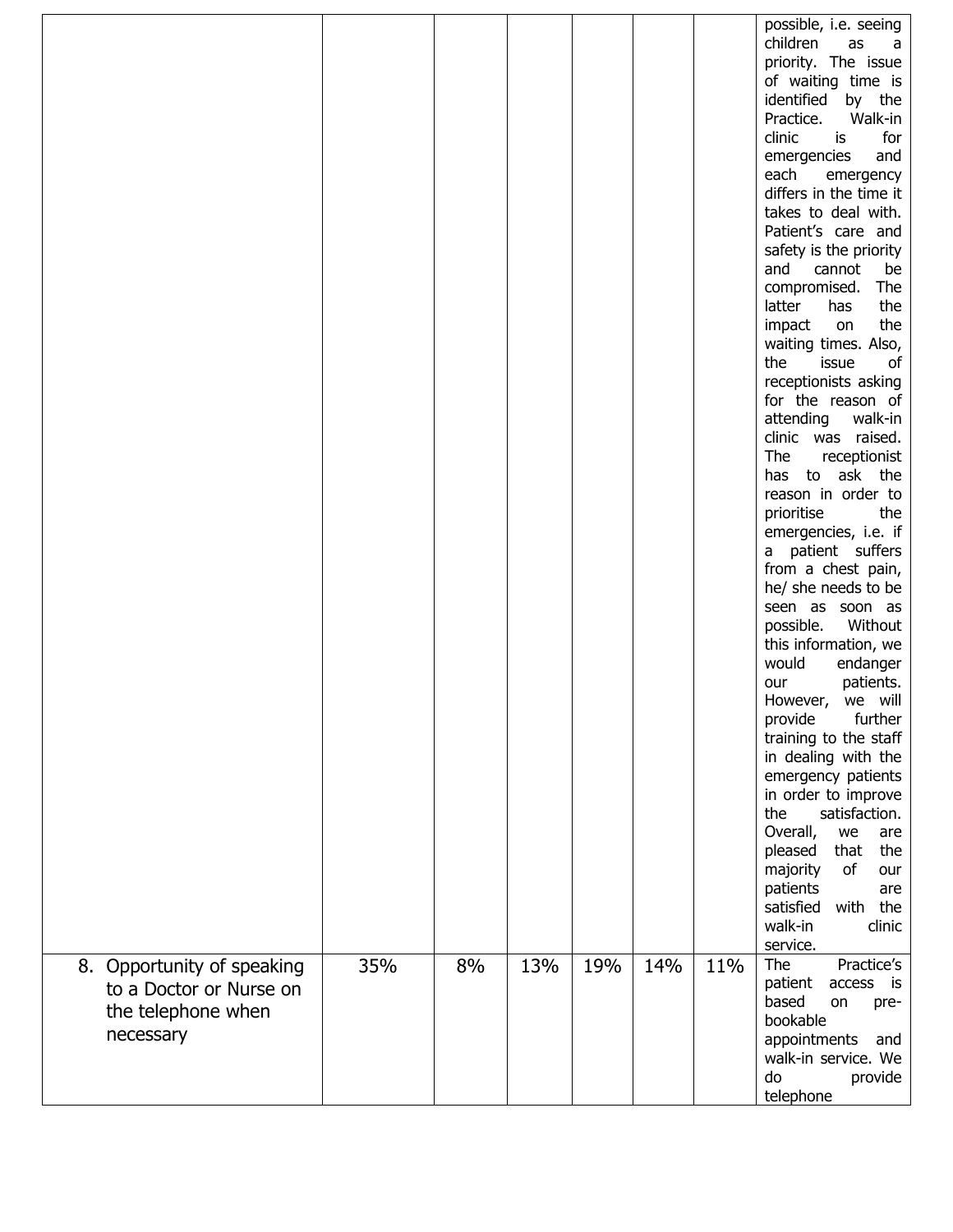|                                                                   |     |    |    |    |    |    | consultations<br>as<br>well,<br>but<br>prefer<br>patients to be seen.<br>This reflects<br>the<br>outcome that<br>the<br>majority<br>of<br>questioned patients<br>have<br>not<br>had<br>of<br>experience<br>telephone<br>consultation.<br>However, this year<br>will<br>we<br>be<br>reviewing<br>telephone<br>access<br>and the actions will<br>decided<br>be<br>following<br>this<br>review.                                                                                                                                                                                                                                                                            |
|-------------------------------------------------------------------|-----|----|----|----|----|----|-------------------------------------------------------------------------------------------------------------------------------------------------------------------------------------------------------------------------------------------------------------------------------------------------------------------------------------------------------------------------------------------------------------------------------------------------------------------------------------------------------------------------------------------------------------------------------------------------------------------------------------------------------------------------|
| 9. If you use Online Access<br>service, how satisfactory<br>it is | 82% | 2% | 2% | 4% | 5% | 5% | Online Access was<br>made available to<br>patients<br>our<br>in<br>September<br>2013.<br>Although we have<br>advertised<br>this<br>facility within<br>the<br>the<br>Surgery,<br>majority<br>of<br>our<br>patients<br>not<br>are<br>The<br>using<br>it.<br>feedback<br>from<br>patients who use it<br>is very positive as<br>they are able to<br>book appointments<br>and request repeat<br>prescriptions<br>on<br>line.<br>However,<br>issues to register<br>line<br>were<br>on<br>the<br>reported<br>to<br>Practice.<br>These<br>issues<br>were<br>to the<br>reported<br>Redbridge CCG IT<br>Team. This year we<br>will<br>continue to<br>promote the Online<br>Access |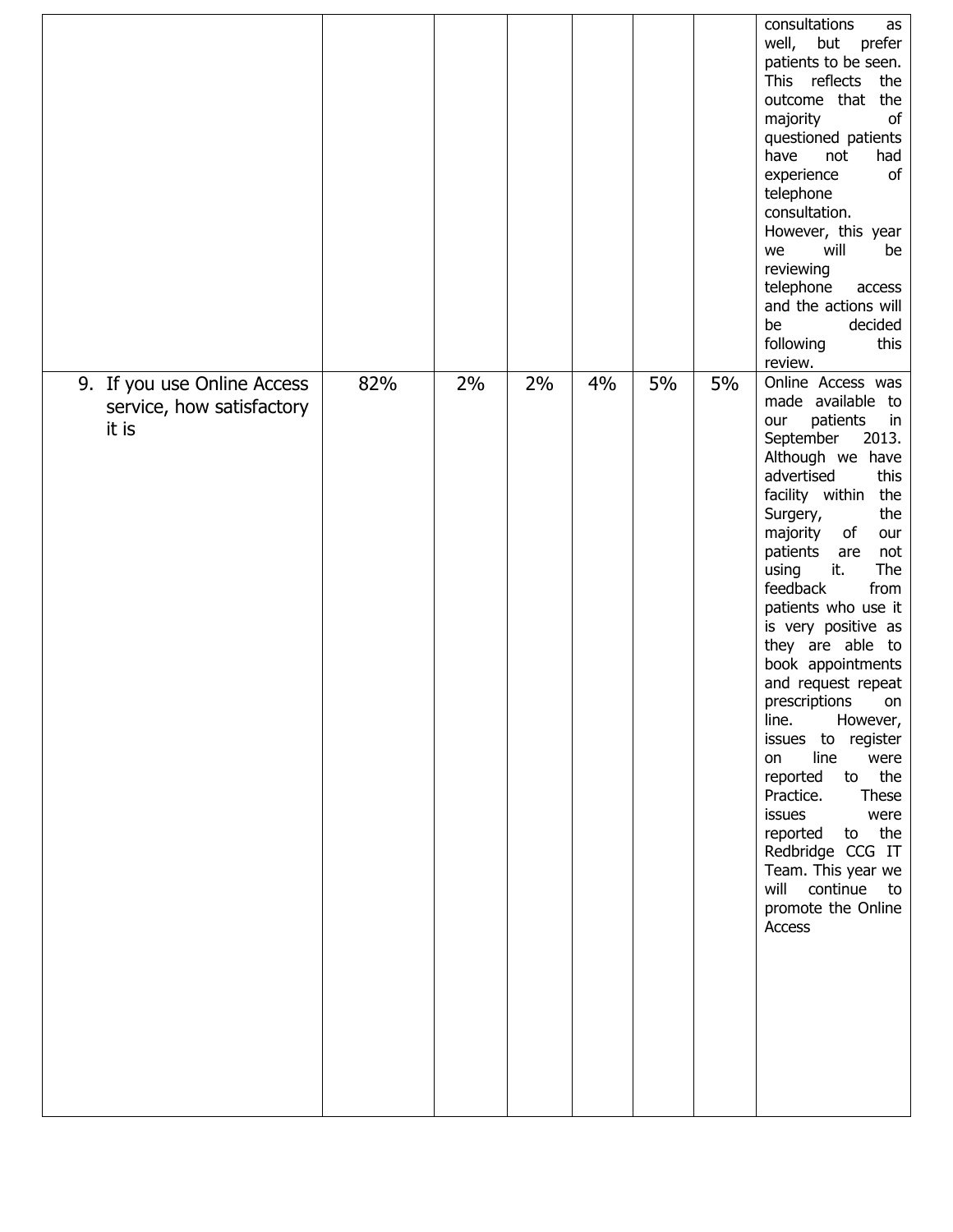## **Obtaining a repeat prescription**

| 10. Prescription ready on<br>time                         | 23% | 2%    | 6%  | 21% | 22% | 26% | Within the past two<br>years the Practice<br>has<br>been                                                                                                                                                                                                                                                                                                                                                                                 |
|-----------------------------------------------------------|-----|-------|-----|-----|-----|-----|------------------------------------------------------------------------------------------------------------------------------------------------------------------------------------------------------------------------------------------------------------------------------------------------------------------------------------------------------------------------------------------------------------------------------------------|
| 11. Prescription correctly<br>issued                      | 21% | $1\%$ | 5%  | 18% | 22% | 33% | developing<br>$\mathsf{a}$<br>new<br>prescribing<br>i.e.<br>process,<br>establishing<br>the                                                                                                                                                                                                                                                                                                                                              |
| 12. Handling of any queries                               | 25% | 3%    | 8%  | 21% | 21% | 22% | role of Prescription<br>Clerk,<br>clarifying<br>prescribing<br>policy,<br>providing<br>prescribing training<br>staff.<br>for<br><b>This</b><br>year's outcome is<br>positive<br>very<br>indicating that the<br>prescriptions<br>are<br>issued<br>on<br>time,<br>correctly<br>and<br>queries are handled<br>efficiently. We will<br>continue with the<br>prescribing<br>new<br>providing<br>process<br>further training for<br>the staff. |
| <b>About the staff</b>                                    |     |       |     |     |     |     |                                                                                                                                                                                                                                                                                                                                                                                                                                          |
| 13. The information<br>provided by the<br>Reception staff | 4%  | 3%    | 11% | 29% | 25% | 28% | In the past two<br>years<br>we<br>have<br>various<br>provided<br>training<br>for<br>the<br>staff, which shows                                                                                                                                                                                                                                                                                                                            |
| 14. The helpfulness of the<br>Reception staff             | 2%  | 3%    | 9%  | 25% | 28% | 32% | the improvement in<br>the outcomes. We<br>will continue with<br>the training<br>and<br>weekly<br>staff<br>meetings<br>to<br>maintain/ improve<br>the standards of<br><b>Customer Service.</b>                                                                                                                                                                                                                                            |